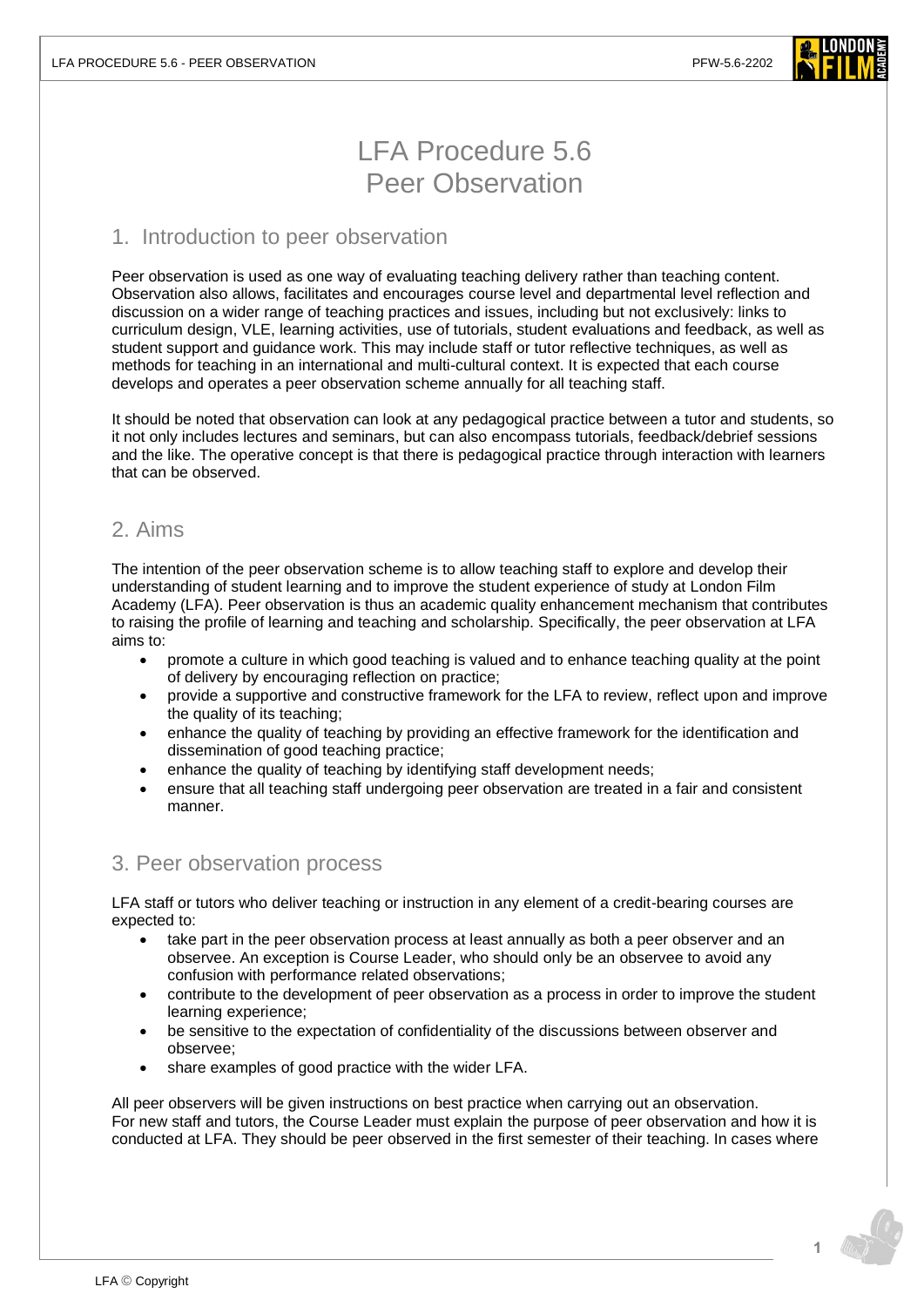

staff development needs have been identified, the observer and observee may agree to carry out a further observation session after consultation with the Head of Courses;

In arranging peer observations, observers should bear in mind the extent to which an observed session contributes to successful delivery of the learning outcomes specified for the module in question.

The Course Leader is responsible for pairing observers with observees. They should normally arrange for the pairings for observation to change for consecutive observations.

Peer observation will normally involve a single observer observing one teaching session. Good practice would be for an observer to be observed by someone different to whom they have observed; the process should be viewed as peer observation rather than pair observation.

An alternative is for the Course Leader to institute a structure of triads, so each staff member or tutor is observed twice and performs two observations. The three triad members would meet for a preobservation meeting, and again for a post-observation meeting, so that the extra time commitment is only an hour. The rationale for triads is to create a more general context about teaching in a department, rather than focus on individual practice.

#### 3.1 Before the observation

At least two weeks before the observation, the observer/observee should establish a mutually agreed time for the observation to take place.

Each observee will need to discuss, in advance, with their observer, areas of focus considered relevant to the observed session. The observee should complete the initial part of the observation/feedback form prior to this discussion, which will then inform the observation. This is a part of quality enhancement which will add value to the observation.

#### 3.2 At the time of the observation

The peer observer must arrive punctually for the teaching session selected for observation with the tutor. If the observer arrives too late for the start of the session, they should not carry out the observation but should arrange with the tutor to observe another session.

The observer should position themselves in the observed teaching session so as to intrude as little as is practicable. They should also refrain from participating in the session.

The observer should take care that students cannot see any notes made during the session.

The observer must use the observation/feedback form provided and submit the form to the Course Leader.

Immediately following the session, the observer should normally spend some time with the observee providing verbal feedback. It is important that the verbal comments should be consistent with those that eventually appear on the report form.

#### 3.3 After the observation

The peer observer and observee should complete the summary form provided, which will be forwarded to the Course Leader or designate (Senior Course Coordinator) for appropriate action. The Course Leader might also identify any strategic issues raised in respect of learning and teaching development and may need to identify resources and/or opportunities to support the development of individual members of staff or tutor following the peer observation.